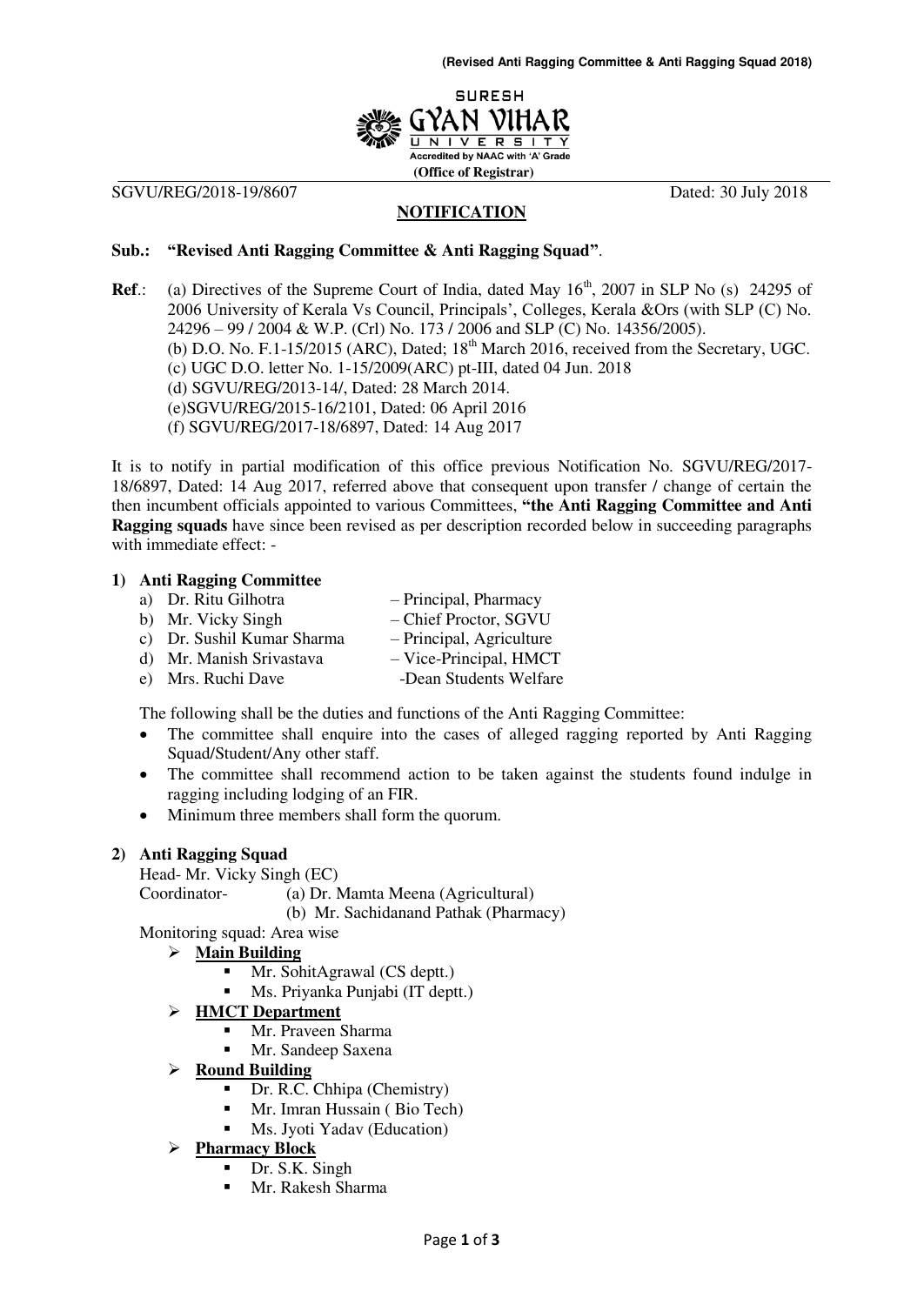#### **ISBM Building**

- Mr. Mukesh Bharadwaj (Agriculture)
- Mr. Amit Yadav (Agriculture)
- Dr.S.K Tak (Agriculture)
- Mr. Lalit Verma (ISBM)
- **Mechanical Building**
	- Mr. Himanshu Vasnani (Mechanical)
	- Mr. Saurabh Singh ( Civil)
- **E&C Building**
	- Mr. Paresh Jain (ECE)
	- **Mr. Rahul Sharma (EE)**
	- **Ms. Dimple Bansal (ECE)**
- **Cafeteria & GYM**
	- **Mr.** Om Sharma (Gym Instructor)
	- Mr. Devesh Bandil (CS)
	- $Mr. S.K.$  Singh ( Pharmacy)
	- **Mr.** Sunil Nagar (Agriculture)
- **Library Area**
	- Mr. Pramod Singh ( Chief Librarian)
	- Dr. Suraj Singh(Geo Informatic)
- **Girls' Hostel**
	- **Ms.** Chanchal ( Girls Warden)
	- Mrs. Nimcha Devi ( Girls Warden)
- **Boys' HostelHeaded by**
	- **Mr. Devesh Bandil (CA)**<br>**Mr. Raiender Kumawat (**
	- Mr. Rajender Kumawat ( Chief Warden)
	- **Mr. Vikram Yadav (Hostel Manager)**
	- **Mr. Pooran Singh (Hostel Manager)**
	- **Mr. Lekhraj Singh (Hostel Manager)**

## **Night round committee**

- **Mr. Himanshu Makkar**
- Mr. Praveen Sharma
- $Mr$ . Vicky Singh (ECE)
- Dr. Sachidanand pathak(Pharmacy)
- Mr. Sunil Nagar(Agriculture)
- **Mr.** Paresh Jain(ECE)
- **Transport** 
	- Dr.Sarmad Moin

## **Main Entry and Campus**

- **Mr.** Keshav (Security Head)
- **Mr. Mahipal (Security Head)**

## Following shall be the duties and functions of the Anti Ragging Squad:

- 1. To uphold and comply with the directions of the Hon'ble Supreme Court and be vigilant on nay acts amounting to ragging.
- 2. To publicize to all students and prevalent directives and the actions that can be taken against those indulging in ragging.
- 3. To consider the complaints received from the students and conduct enquiry and submit report to the Anti- Ragging Committee along with punishment recommended for the offenders.
- 4. Oversee the procedure of obtaining undertaking from the students in accordance with the provisions.
- 5. Conduct workshops against ragging menace and orient the students;